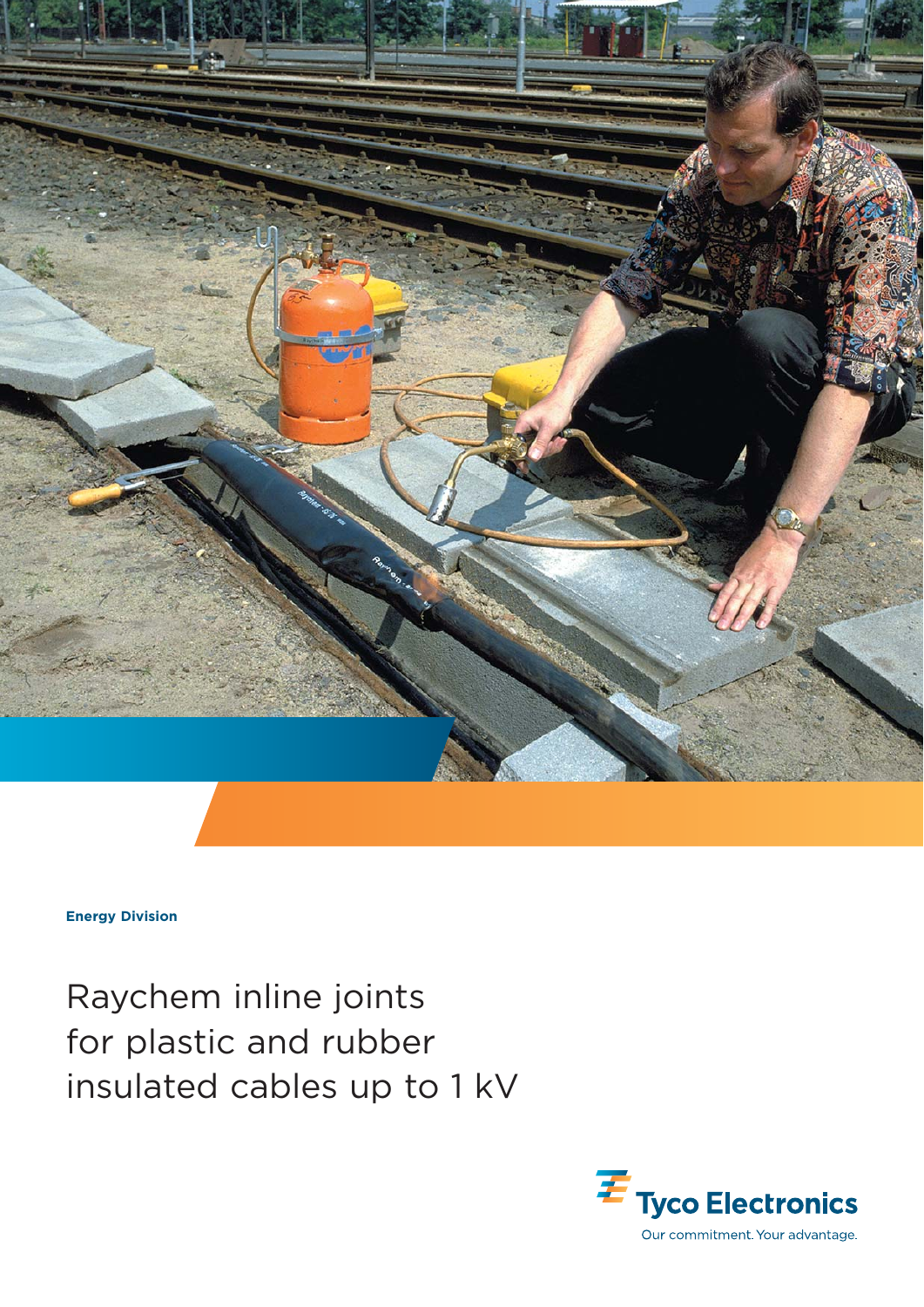# **Raychem inline joints for plastic and rubber insulated cables up to 1 kV, with or without armour or concentric neutrals**

The insulating and sealing performance of Raychem heat-shrinkable materials has been demonstrated in the course of over 35 years' use in power engineering. These proven materials form the basis for Raychem inline joints for cables up to 1 kV.

While fully comparable in ease and speed of installation to other modern methods, Raychem joints also eliminate mixing, pouring and topping-up delays, as they require no jointing compound or resin. This feature cuts out curing time and enables the joints to be buried immediately. As the joint components are of heat-shrinkable material, they can also be held in stock in varying climatic conditions without risk of long-term deterioration.

### **Installation**

Applying equally well to both armoured and unarmoured cables, the Raychem technique achieves insulating and sealing in one step by heating. This causes tubing, slipped over the cores before jointing, to shrink to tightly fit the connectors and insulation. At the same time the heat causes the sealant, supplied already pre-coated on the inside of the tubing, to melt and flow. The high integrity bond thus formed seals out moisture and corrosion, follows the thermal expansion of the cable, and can be reliably made on a range of core sizes and connector types without special skills or procedures.

#### **Sealing and mechanical strength**

For unarmoured and concentric neutral cables, the mechanical and sealing functions of the oversheath are restored by heat-shrinking a thick-walled insulating tubing over the joint area. A durable and repeatable seal is ensured here too by hot-melt sealants supplied already pre-installed on the inside of this component.



For armoured cables a galvanized steel grid for impact protection is used inside the outer sealing sleeve. The grid is flexible enough to be wrapped round the joint, but rigid when clamped to the cable armour. The Raychem Armarap joint case has been designed and fully tested for earth fault carrying capacity.

As one of the leaders in heat-shrinkable materials and one of the largest cable accessories makers, we offer customer training, service and technical assistance to meet the demands of the growing world of energy.

Cover photo: The heat-shrinkable outer sleeve, being installed with a gas torch by this German cable fitter, seals and mechanically protects this Raychem joint for a concentric neutral cable.

1 After the conductors have been jointed, the connectors are insulated and moisture sealed out by shrinking Raychem tubing over them. The special-purpose sealant is supplied already coated on the insides of the inner and outer joint components.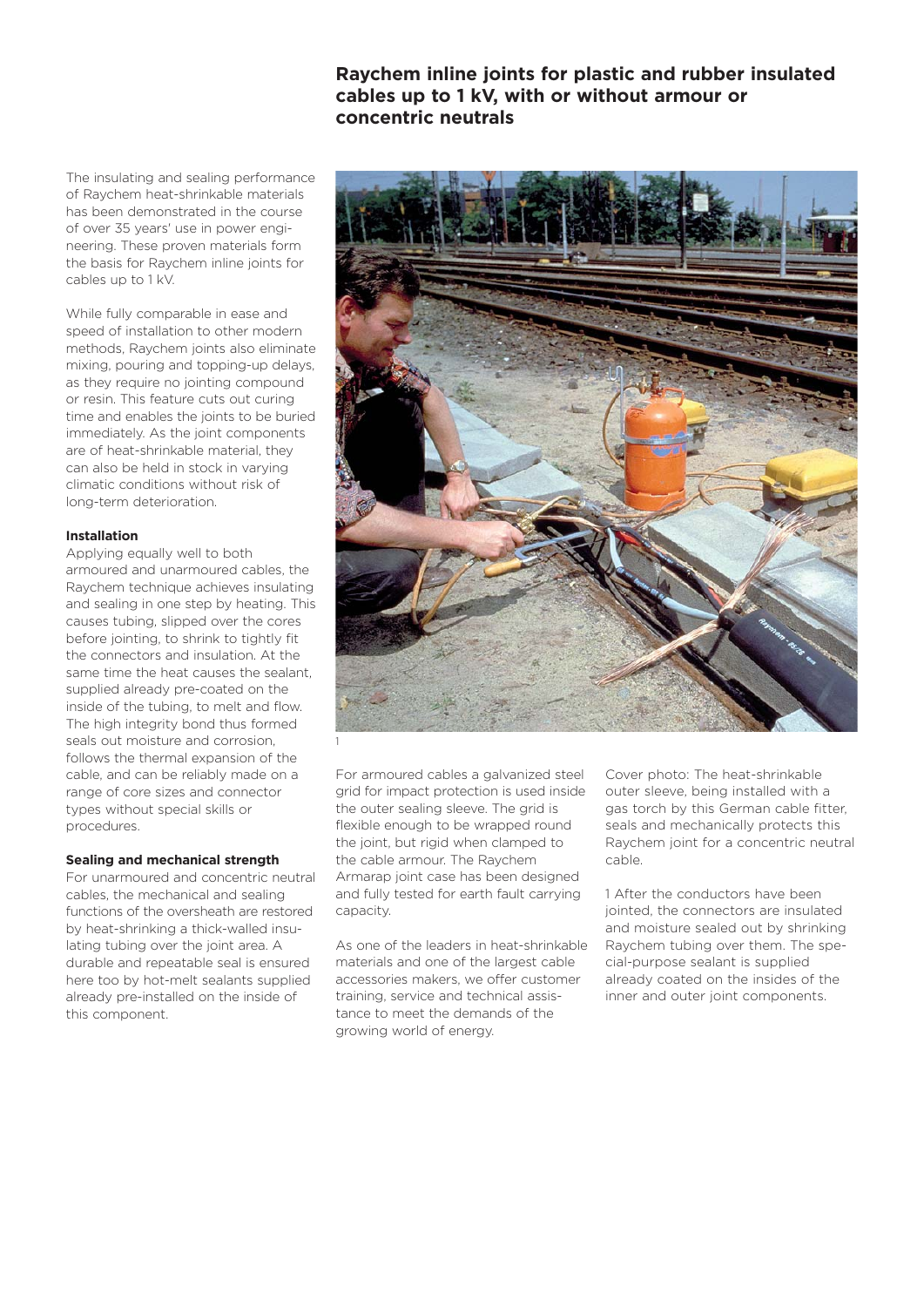



## **Performance**

Raychem joints are designed and fully tested to meet Raychem specification PPS 3013, which encompasses the requirements of the major national standards and the international norms. Each joint covers a range of cable sizes and is supplied complete with full installation instructions.

2 The Armarap joint case allows the electrical and mechanical functions of the cable armour to be restored simply and quickly.

3 After a couple of minutes' work, this cable fitter in Scandinavia has nearly finished installing the outer sleeve of a Raychem joint for a 1 kV plastic insulated cable. Back-filling of the trench and switching on can then follow without delay.

## **Performance tests for Raychem joints for plastic and rubber insulated cables up to 1 kV**

| <b>Test Sequence</b>              |                                                                                                                                                                                                              | <b>Result</b>                 |
|-----------------------------------|--------------------------------------------------------------------------------------------------------------------------------------------------------------------------------------------------------------|-------------------------------|
| <b>Insulation Resistance</b>      | with DC voltage $\geq$ 500 V                                                                                                                                                                                 | $\geq$ 1000 M $\Omega$        |
| Impact (only for armoured cables) | 4 kg wedge dropped 6 times from 2 m                                                                                                                                                                          | no functional damage          |
| A.C. Voltage Withstand            | 4 kV for 15 min                                                                                                                                                                                              | no breakdown and no flashover |
| <b>Impulse Voltage Withstand</b>  | 10 positive and 10 negative, 1.2/50 µs,<br>8 kV peak, between conductor<br>and grounded water bath                                                                                                           | no breakdown and no flashover |
| <b>Insulation Resistance</b>      | repeat                                                                                                                                                                                                       | $\geq$ 1000 M $\Omega$        |
| <b>Load Cycling</b>               | 63 cycles<br>5h heating, 3h cooling<br>Conductor temperature:<br>PVC cables: 75°C<br>XLPE cables: 95°C                                                                                                       | pass                          |
| <b>Load Cycling</b>               | as above with cable in 1 m water,<br>oversheath removed                                                                                                                                                      | pass                          |
| <b>Insulation Resistance</b>      | repeat                                                                                                                                                                                                       | $\geq$ 1000 M $\Omega$        |
| <b>Impulse Voltage Withstand</b>  | repeat                                                                                                                                                                                                       | no breakdown and no flashover |
| D.C. Voltage Withstand            | 15 kV for 5 min                                                                                                                                                                                              | no breakdown and no flashover |
| <b>Notes:</b>                     | 1. All voltages are applied between each conductor in turn and all other<br>conductors, shield, armour, and the waterbath being grounded.<br>2. Further details are given in Raychem specification PPS 3013. |                               |